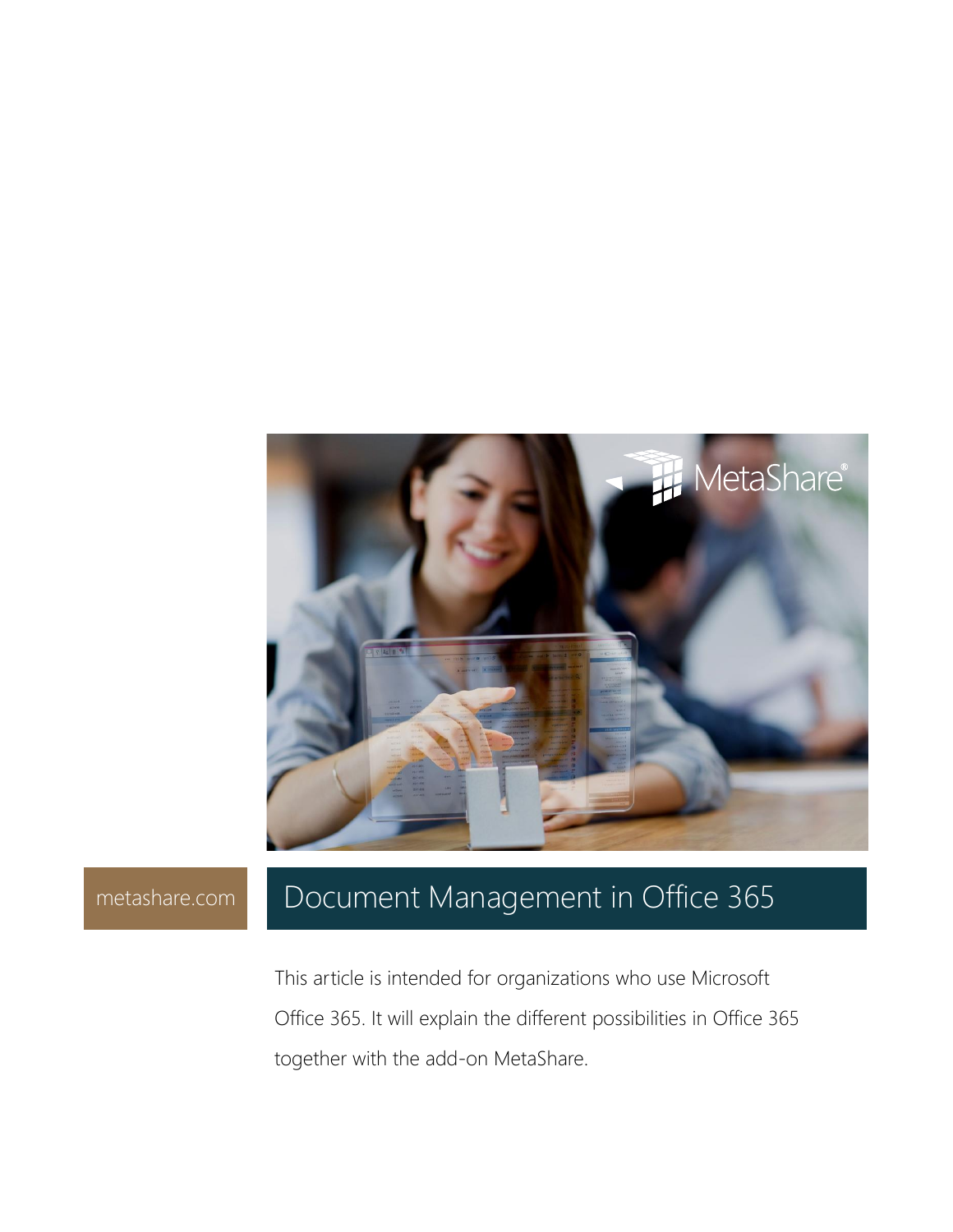

## **CONTENTS**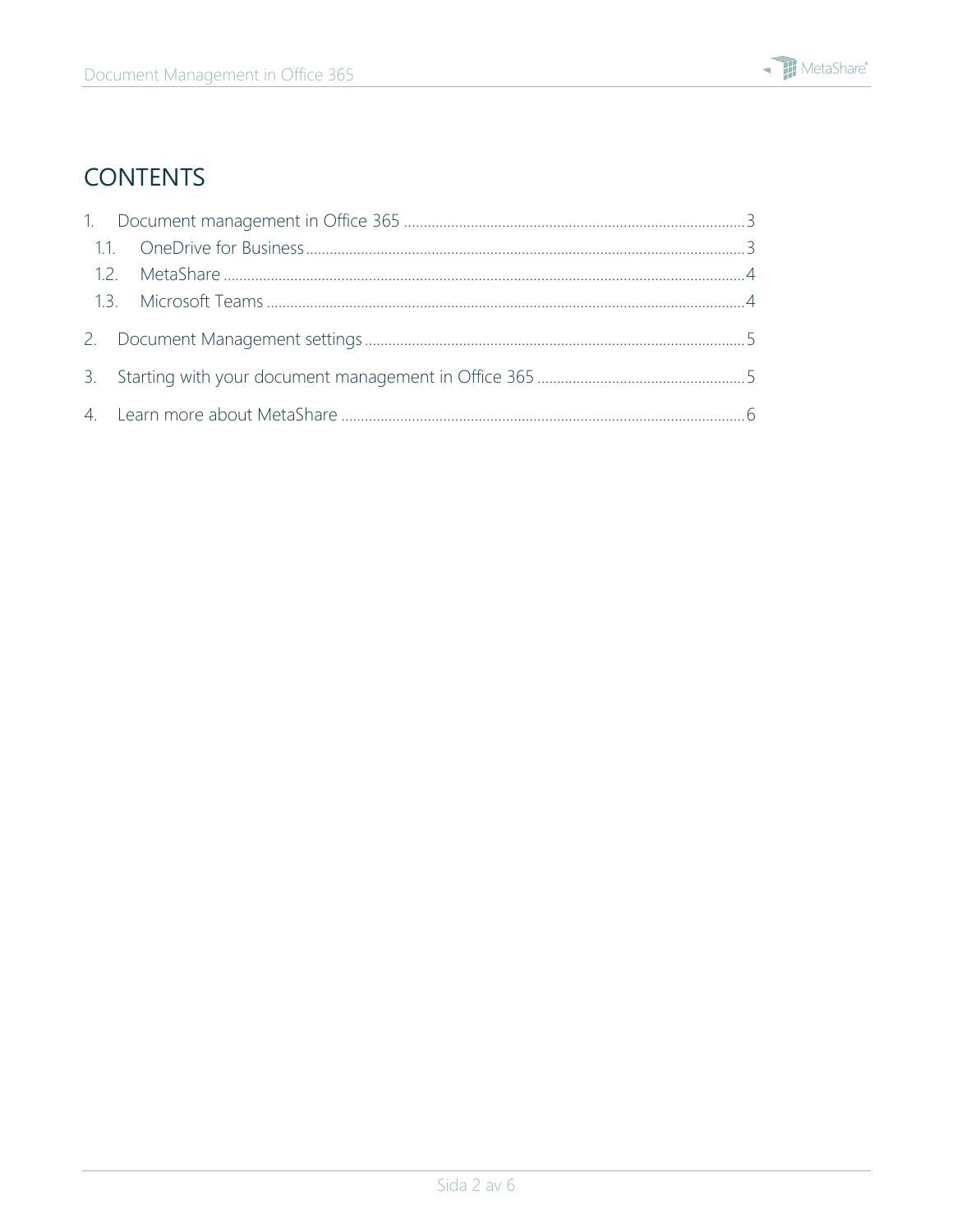### <span id="page-2-0"></span>1. Document management in Office 365

The transition to Office 365 has provided a new platform for document management. Organizations should now save and manage their documents in Office 365 instead of the file server. The benefits of using Office 365 for document management are many.

There are many applications in Office 365 that manage documents, and it's easy to get lost and not apply the right method for document management in Office 365.

SharePoint in Office 365 has features for document management but these need to be configured and there is not any out-of-the-box solution for document management.

MetaShare is a package solution that turns SharePoint into a full-featured document management solution. MetaShare will help and simplify for the organization and its users to work with documents in Office 365.

To start with simple document management in Office 365, this is what you should do:

- Use *OneDrive for Business* only as "My Documents"
- Use *MetaShare* for your crucial business documents (if not MetaShare, use a document library in standard SharePoint and make sure to configure this properly.)
- Use *Teams* or a regular *SharePoint* site for enhanced collaboration needs

### <span id="page-2-1"></span>1.1. OneDrive for Business

OneDrive for Business replaces the home directory as well as the desktop with a personal/private document library. It is primarily used to save personal content such as early drafts and documents that do not need to be shared with others. If you need to share documents with others, it is primarily done in a common document storage area in MetaShare or Teams.

You use OneDrive for Business for:

- Early draft documents that you work with
- When you cannot identify an existing document workspace where your document belongs
- When you temporarily need to work off-line from your desktop computer
- For personal documents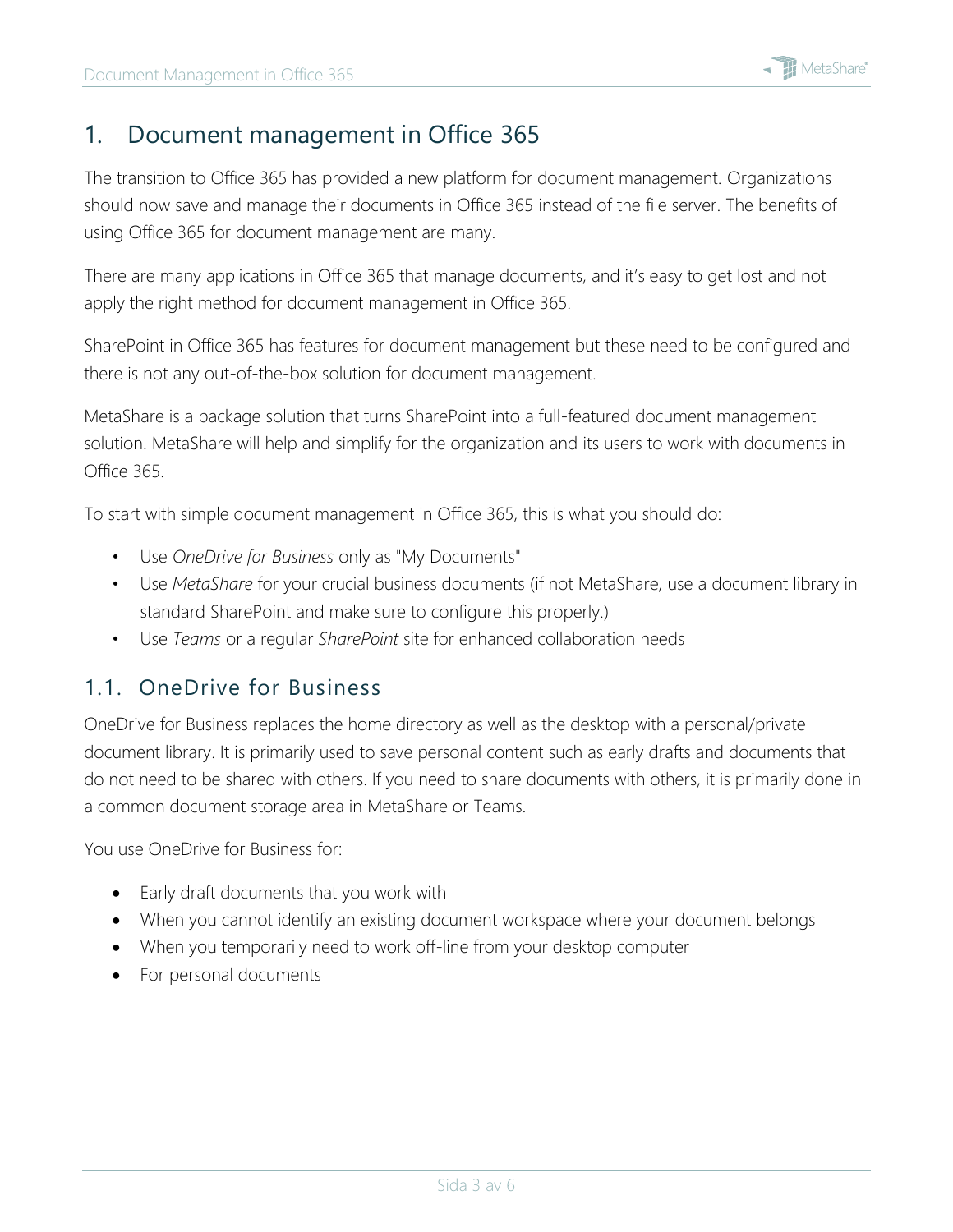

#### <span id="page-3-0"></span>1.2. MetaShare

MetaShare is the organization's common document library. MetaShare should be used for storing the organization's crucial documents so that your colleagues can find and collaborate in them. A workspace in MetaShare can also apply to a team, a department, a project, etc.

With MetaShare you will:

- reduce time by making it easier to find documents in Office 365, with the help of metadata.
- increase the reliability of documents by eliminating document duplicates.
- increase the users' efficiency, using MetaShare's smart document management functions.
- reduce risks for your organization by gaining control over document

*"MetaShare has enabled us to leverage the power of SharePoint for document management and collaboration and tagging which has eased document finding and search"* Lumumba Juma, International Institute for Democracy and Electoral Assistance (International IDEA)

#### This is how it works – watch video



### <span id="page-3-1"></span>1.3. Microsoft Teams

If you, in a workgroup, a project, or a temporary work need to collaborate around a small number of documents that are not important to the organization, but you need to use collaborative features such as common calendars, project plans, tasks and communicate with your colleagues through chat, then the preferred application in Office 365 would be Microsoft Teams.

You use Microsoft Teams when: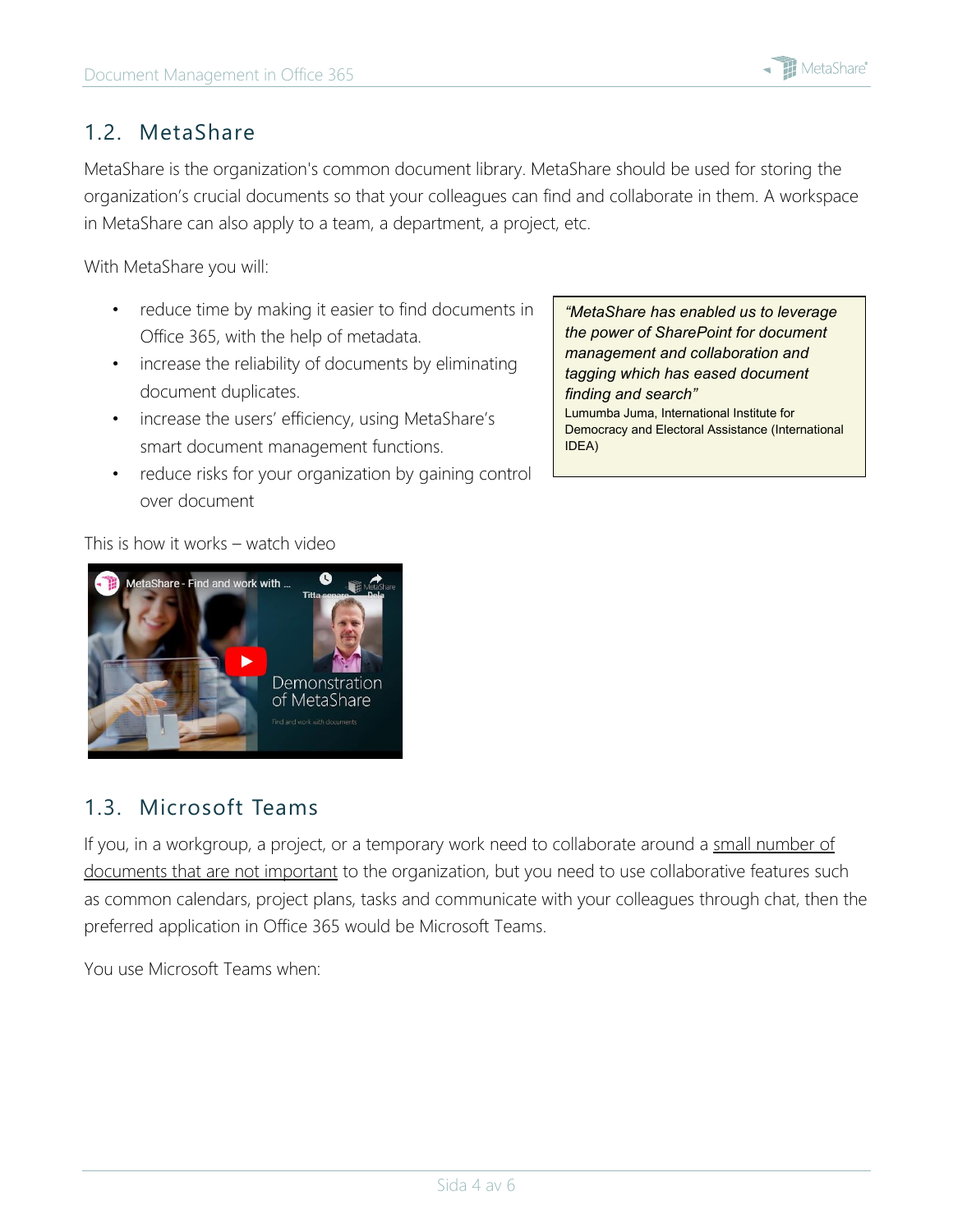- You need to collaborate on documents where reuse is not the main goal
- You need other collaborative functions like communication, tasks, calendar, etc.
- You want to invite external individual participants
- If there are many documents you should consider using MetaShare.

When you are done working with your documents in Microsoft Teams and you want to make certain documents easier accessible for all your colleagues, they should be moved to an appropriate MetaShare workspace.

### <span id="page-4-0"></span>2. Document Management settings

SharePoint in Office 365 is not pre-configured for document management. When you create different Team in Microsoft Teams or different SharePoint sites in Office 365, a unique document library is created per site. These document libraries are independent of each other and depending on which document management settings you want to apply; they must be configured by document library.

Provide homogeneous metadata fields for all document libraries in your Office 365. Use managed metadata fields that are linked to SharePoint's taxonomy in SharePoint's term store and then published them to all sites.

This should be done homogenously throughout Office 365, when you use common document libraries. (One Drive for Business cannot be configured). MetaShare will help you set this up and automatically apply rules to all workspaces.

• Apply metatags that are relevant for you. Read more about metadata, From folder structure to [metadata structure.](https://metashare.com/en/from-folder-structure-to-metadata-structure/) Start easy, use MetaShare basic set up or create your own.

### <span id="page-4-1"></span>3. Starting with your document management in Office 365

In this chapter, we list what you need to do, not how to practically set it up.

When using MetaShare, Teams or SharePoint you need to set up basic rules.